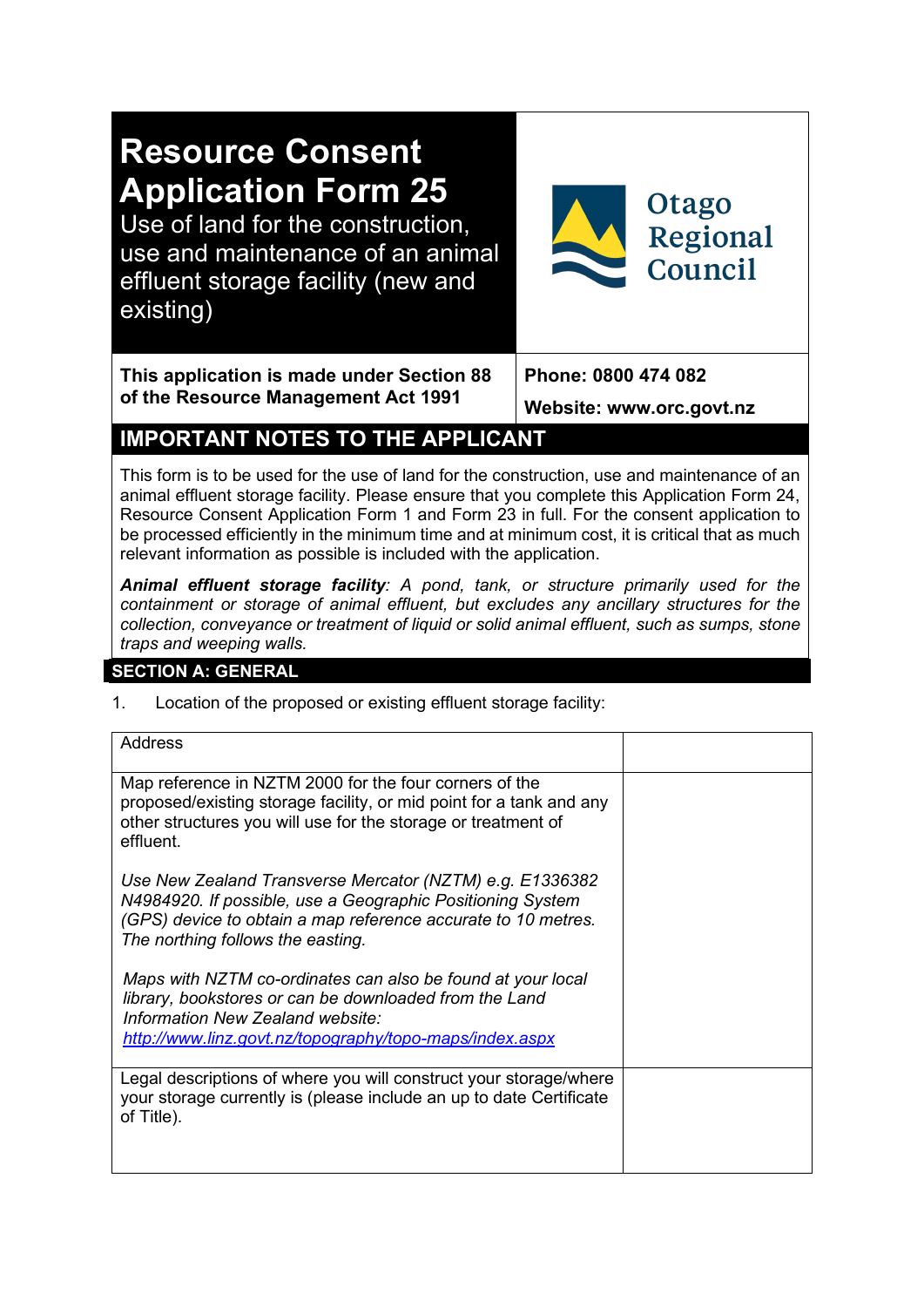2.1. What type of storage do you already have in place?

☐Effluent pond (complete question 3 below) ☐Tank ☐Other (please state)

#### 2.2. What type of storage are you proposing to put in?

☐Effluent pond (complete question 3 below) ☐Tank ☐Other (please state)

- 3. How will you line your storage?
- ☐ Compacted clay synthetic liner
- ☐ Concrete
- ☐ Other (please state)
- ☐ Not applicable to my storage
- 4. Proposed total volume of storage (cubic metres)
- 5. Proposed pumpable volume of storage

(cubic metres)

#### **SECTION B: CONSTRUCTION DETAILS**

6. Please answer the following about your storage:

| <b>Question</b>                               | <b>Response</b> | Comments                 |
|-----------------------------------------------|-----------------|--------------------------|
| The animal effluent storage facility is sized | Yes/no          | Please include a copy of |
| in accordance with the 90th percentile as     |                 | this report with your    |
| calculated by the Dairy Effluent Storage      |                 | application.             |
| Calculator, and where relevant using a        |                 |                          |
| conversion factor for animals other than      |                 |                          |

2.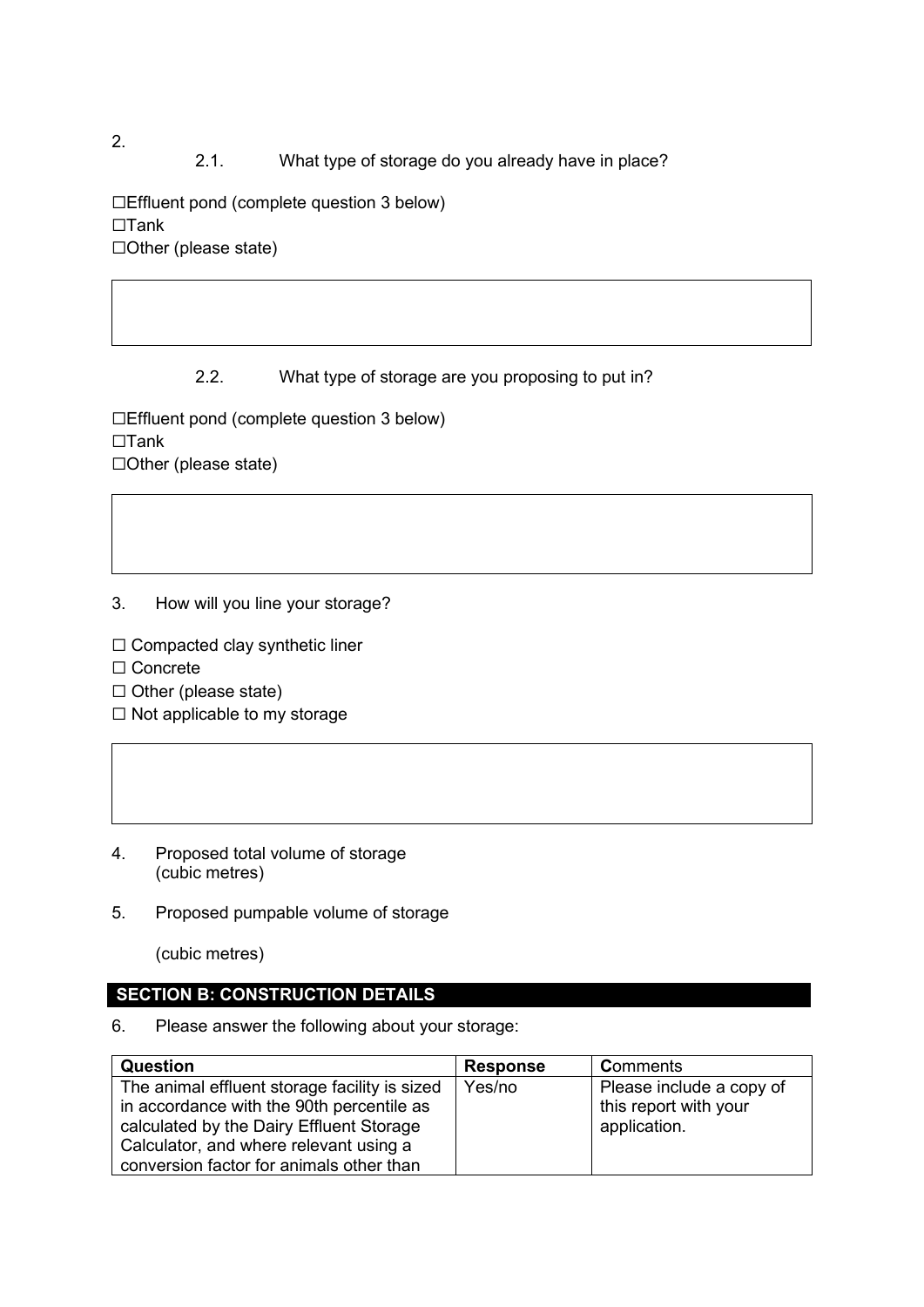| dairy cows determined by a Suitably<br>Qualified Person as defined in Schedule<br>20 of the Regional Plan: Water                                                                                                                                           |        |                                                          |
|------------------------------------------------------------------------------------------------------------------------------------------------------------------------------------------------------------------------------------------------------------|--------|----------------------------------------------------------|
| The design of the animal effluent storage<br>facility, and any leak detection system has<br>been certified by a Suitably Qualified<br>Person as being in accordance with the<br>relevant parts of IPENZ Practice Note 21/<br><b>IPENZ Practice Note 27</b> | Yes/no | Please include a copy of<br>this certification           |
| Certified by a suitably qualified person in<br>the last five years as having no holes,<br>cracks or defects that will allow effluent to<br>leak from it?                                                                                                   |        | Please include a copy of<br>this certification           |
| Had a pond drop test completed on it and it<br>meets the relevant criteria?                                                                                                                                                                                |        | Please include the results<br>of the last pond drop test |

7. If the pond or tank is not/ will not be constructed and installed in accordance with the IPENZ practice notes please provide an explanation of the departure from the standards and why this is necessary

- 8. Please provide some photos (if existing) and technical drawings of your proposed animal effluent storage facility that include but are not limited to the height of the embankments, placement and orientation of the storage relevant to flood flows and stormwater run off.
- 9. Please provide the below information about who will design and build your storage

| Name of pond designer                                   |  |
|---------------------------------------------------------|--|
| Brand of tank                                           |  |
| Name of builder                                         |  |
| Name of construction supervisor                         |  |
| Confirmation that the pond designed is a Suitably       |  |
| Qualified Person (see schedule 20 at the back of this   |  |
| form)                                                   |  |
| Proposed timing of construction or date that system was |  |
| installed                                               |  |

10. Please provide a description of all of the sources of waste-water, sludge or effluent to be treated and/or stored in the storage, including the storage capacity of the effluent storage in relation to the volume and nature of the liquid that will enter. Please include reference to any treatment on site or conveyance such as sumps, stone traps and weeping walls.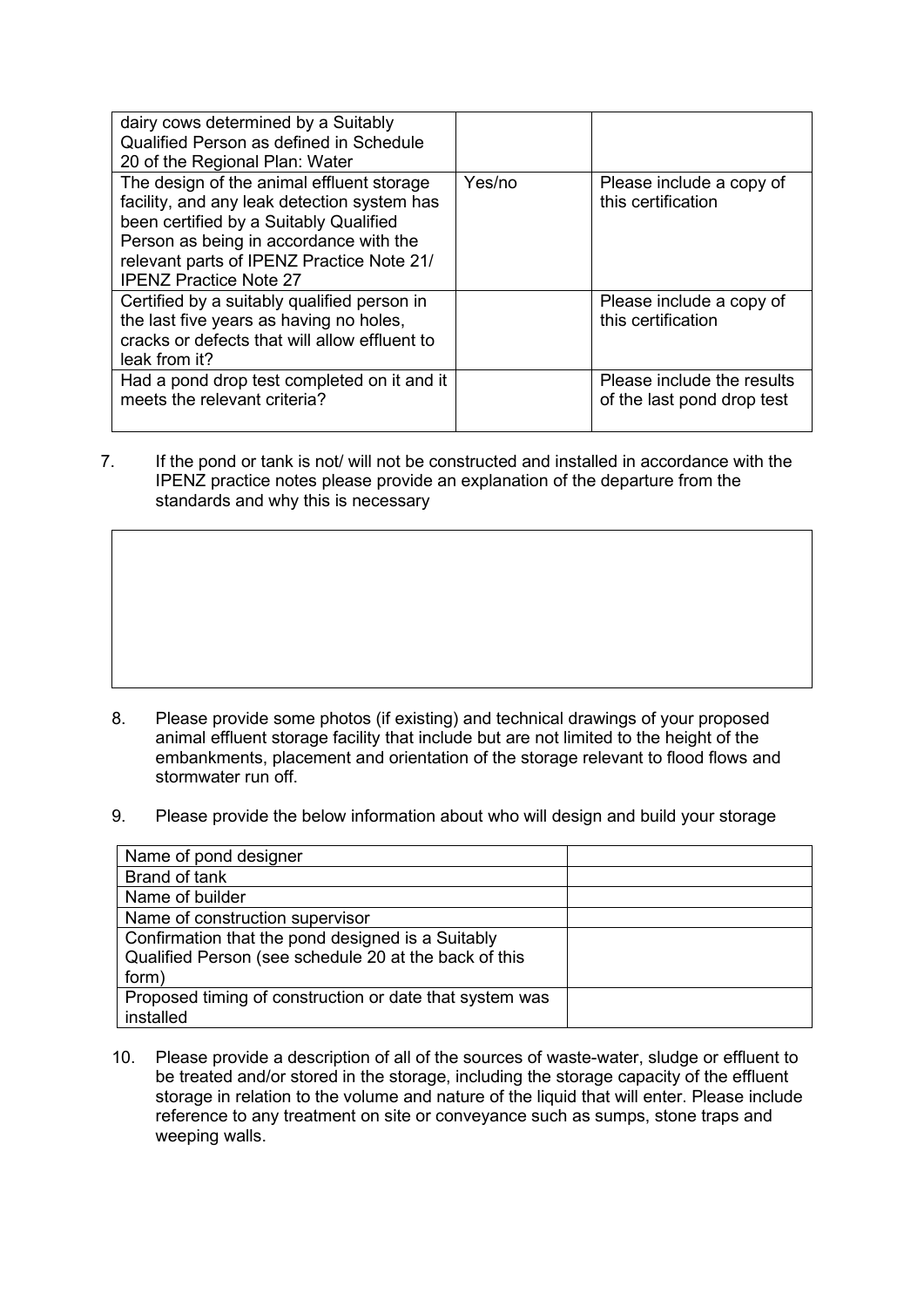11. Please provide details of the proximity of the storage facility to the below:

| Nearest surface watercourse              | <b>Metres</b> |
|------------------------------------------|---------------|
| Nearest artificial watercourse           | <b>Metres</b> |
| Drinking water supply                    | <b>Metres</b> |
| Soak hole                                | <b>Metres</b> |
| Nearest underground drain (excluding a   | <b>Metres</b> |
| leak detection system)                   |               |
| <b>Property boundary</b>                 | <b>Metres</b> |
| Road                                     | <b>Metres</b> |
| Dwellings on neighouring properties      | <b>Metres</b> |
| Coastal marine area                      | <b>Metres</b> |
| <b>Regionally Significant Wetland</b>    | <b>Metres</b> |
| <b>Bore</b>                              | <b>Metres</b> |
| Historic heritage site                   | <b>Metres</b> |
| Site if cultural significant to Kai Tahu | <b>Metres</b> |
| Natural wetland                          | <b>Metres</b> |

- 12. If your storage is/will be within 50 m of a river, lake, Regionally Significant Wetland, bore or soak hole; 90 metres of a water supply used for human consumption or above subsurface drainage then please complete the below question 13 and 19. If not, please proceed to question 14.
- 13. Features of the rivers, streams, lakes, drains, ponds or wetlands within 50 metres from the site of the storage:

| signs of instream life (e.g. fish, eels, bullies, crayfish, native birds,   | yes/no |
|-----------------------------------------------------------------------------|--------|
| frogs)                                                                      |        |
| areas where food is gathered from a water body (e.g. watercress, eels,      | yes/no |
| wildfowl)                                                                   |        |
| bird nesting habitats                                                       | ves/no |
| areas of particular aesthetic, cultural, heritage or scientific value (e.g. | yes/no |
| archaeological sites)                                                       |        |

# **SECTION E MANAGEMENT OF THE LAND USE ACTIVITY (STORAGE)**

- 14. Please attach a copy of your Farm Management Plan that details the below. Information in this plan is needed to assess your application, if this information is not included then we will ask you for it. This please can be a draft management plan, that is finalised once consent is approved. This can be an existing management plan that has been updated to include the below information that is required under Schedule 21 of the Regional Plan Water. The management plan must contain the following:
- $\Box$  Physical address of where the animal effluent system is located, and the land where liquid or solid animal effluent is to be applied,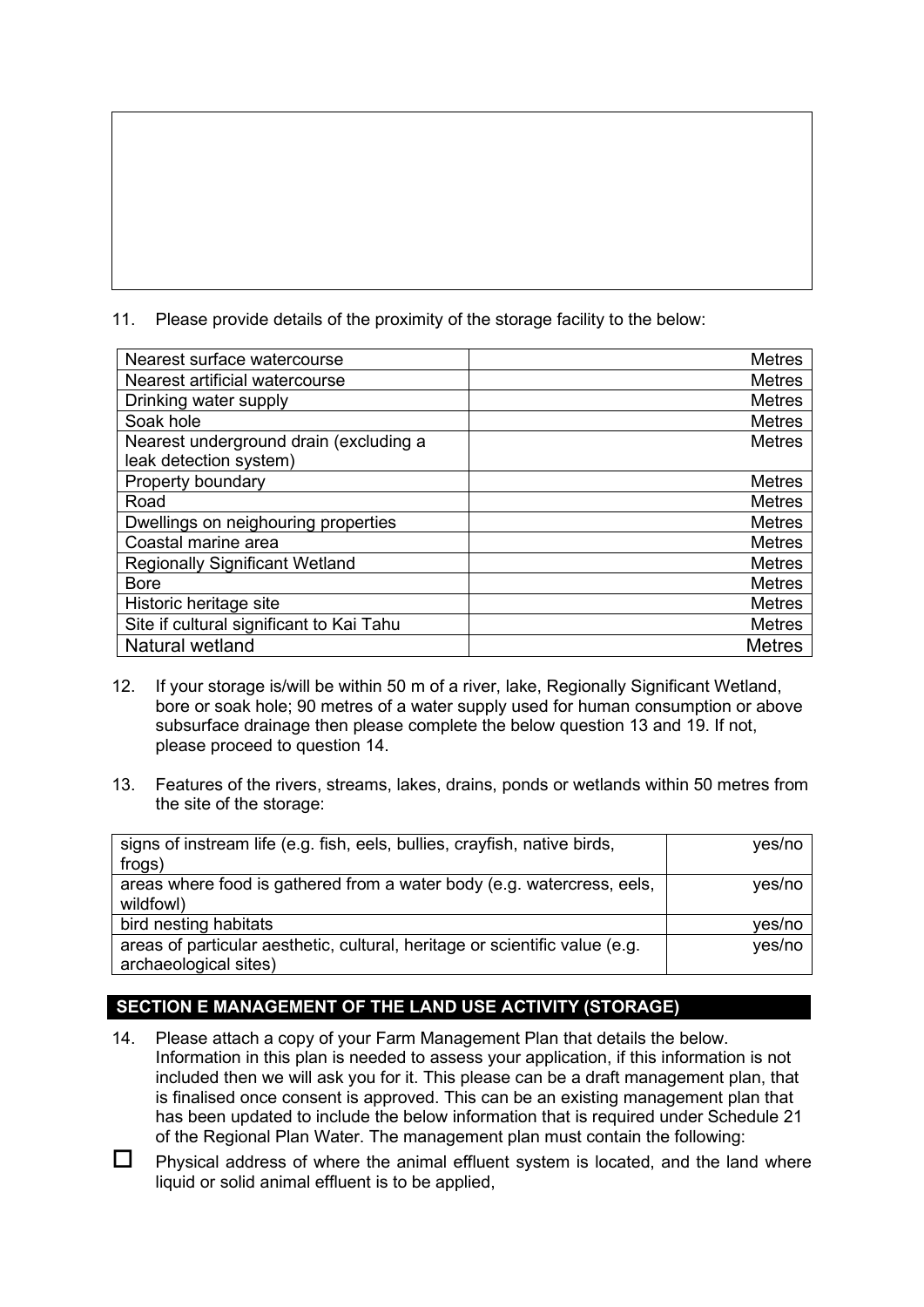- $\Box$  A description of the landholding ownership, and the contact details of the owner and the person in charge, (c) legal description(s) of the landholding
- $\Box$  A list of all the relevant resource consents held for the landholding and their expiry dates,

#### $\Box$  A map(s) or aerial or satellite photograph(s) showing the locations of:

- o the boundaries of the landholding,
- o the location of any dairy shed, animal effluent storage facilities, and any other components of an animal effluent system,
- o lakes, rivers, natural wetlands, bores, soak holes, the coastal marine area, water supply for human consumption and dwellings within the landholding,
- o the area of land where liquid or solid animal effluent is to be applied, and in relation to this area:
	- soil types and their risk profile<sup>[1](#page-4-0)</sup>,
		- any critical source areas and the locations of known subsurface drains.
- $\square$  Operational procedures for using and maintaining the animal effluent system and for managing the discharge of animal effluent,
- $\Box$  Inspection, monitoring and reporting requirements and timeframes.
- $\Box$  Contingency measures to prevent the discharge of liquid or solid animal effluent to a water body, an artificial watercourse, or the coastal marine area, either directly or indirectly,
- $\Box$  Identification of measures to be taken to respond to a leak and the timeframe for response; including, for animal effluent storage facilities with a leak detection system where a leak is detected, a requirement for an assessment by a Suitably Qualified Person to be undertaken as soon as practicable and no later than two months of the detection to determine whether the leak is within the normal operating parameters of the pond, and
- $\Box$  Responses to any other system failures or emergencies, including timeframes for response.

#### PART E: ASSESSMENT OF ENVIRONMENTAL **EFFECTS**

15. Describe the actual and potential effects your use of land for an animal effluent storage facility may have on water quality. This includes ground and surface water quality.

*For example, the use of land for an animal effluent storage facility, including construction, use and maintenance has the potential to negatively impact water quality through seepage, leaks in the storage facility, or in case of system failures or power cuts. However, the pond/tank has been designed by a suitably qualified person, is located away from waterways and the base of the pond will not intercept groundwater. During construction the site will be managed to ensure material does not enter any waterways.* 

<span id="page-4-0"></span><sup>&</sup>lt;sup>1</sup> Footnote 1: A digital soil map for New Zealand can be found online at https://smap.landcareresearch.co.nz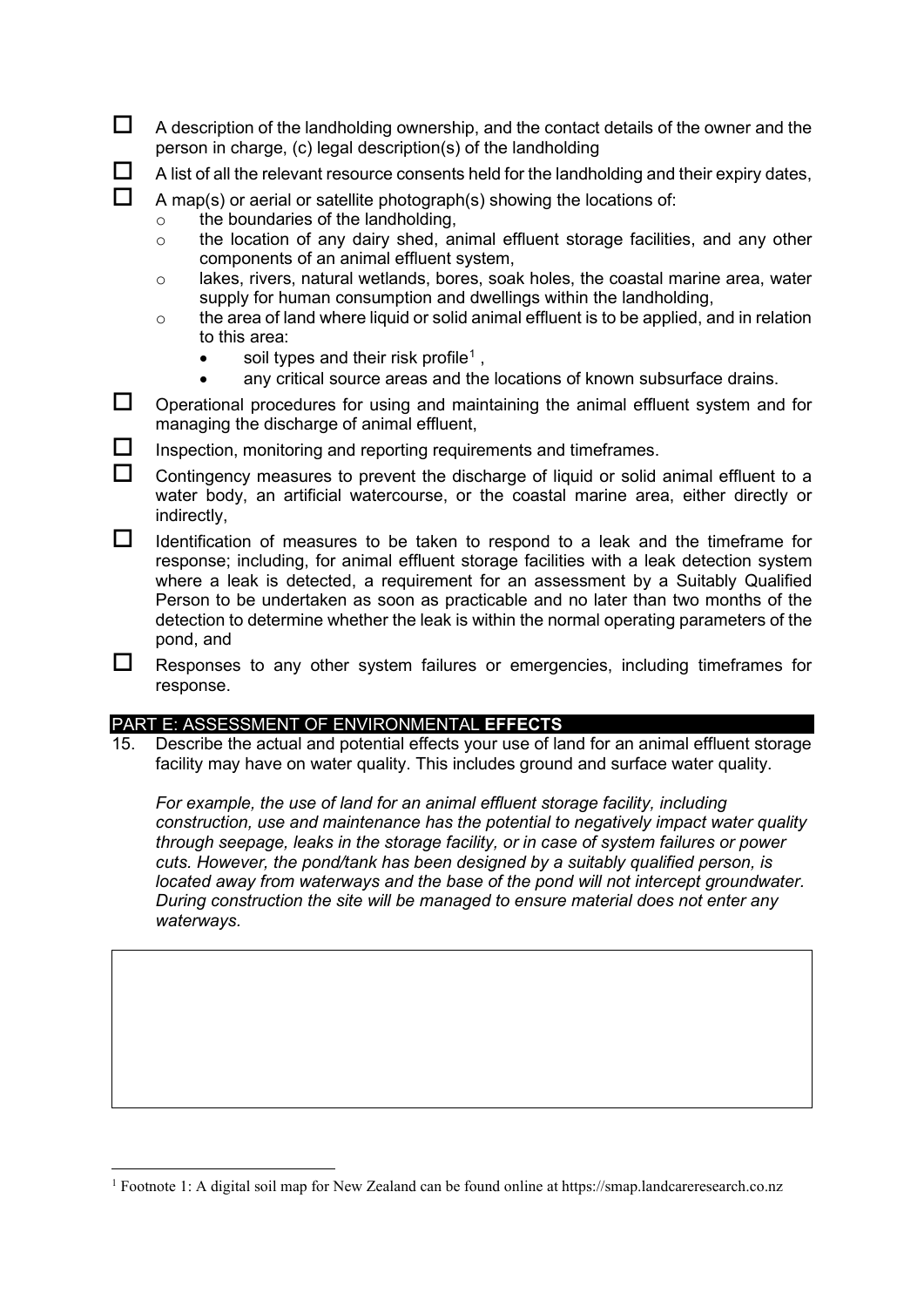16. Describe the actual and potential effects your use of land for an animal effluent storage facility may have on flood flows and stormwater run-off and the hight of the embankments and placement of the facility relative to flood flows and stormwater runoff.

*For example, the use of land for an animal effluent storage facility has the potential to disrupt flood flows and stormwater run-off, in comparison to when the area used was undeveloped. The pond design and location ensured effects on flood flows and stormwater run-off are avoided or minimised as best possible. Preferential flow paths will not be disrupted and stormwater is collected by the animal effluent storage facility.*

17. Describe the measure used to avoid, remedy or mitigate adverse effects on Kai Tahu cultural and spiritual beliefs, values and uses.

*For example, the construction of the storage will enable effluent to be discharged when soil moisture conditions are suitable, reducing the risk of effluent entering waterways or the over application of effluent. The site of the pond/tank is not close to waterways and there are no wāhi tapu sites or areas of cultural significance in proximity to the construction site.* 

18. Describe the positive effects of your use of land for an animal effluent storage facility.

*For example, the construction of the storage enables the deferring of the discharge of effluent until soil moisture conditions are suitable. The farm also provides for employment for works and contributes to the social wellbeing of the community.*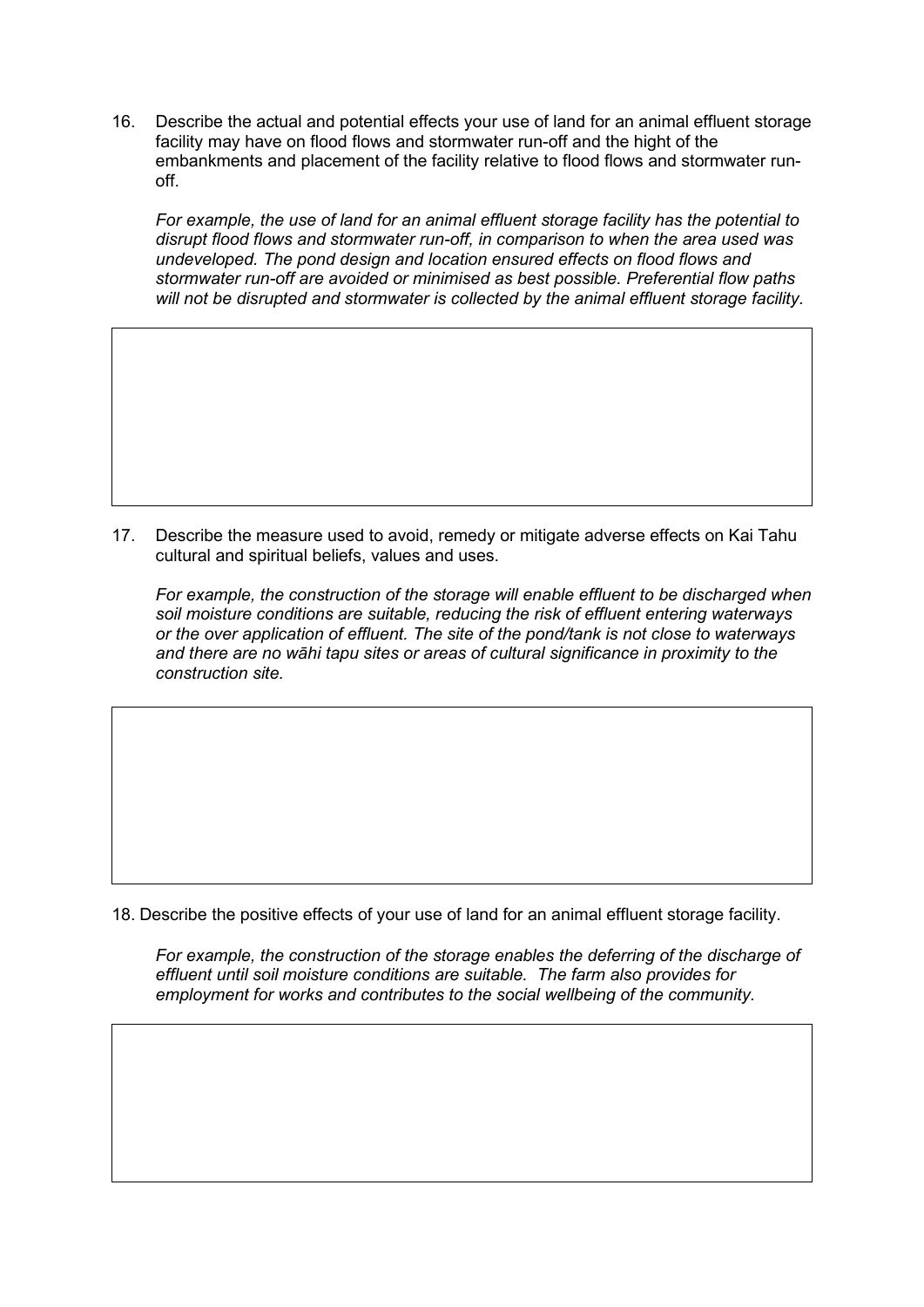19. **Only answer this question if you answered question 13 above, otherwise do not do this section.**

Describe the cumulative effects of your use of land for a component of an animal effluent system.

Cumulative effects are effects which arise over time, in combination with other effects. While the effects of your activity on its own may be environmentally acceptable, cumulative effects recognise that similar effects over time from many activities may not be acceptable.

#### **SECTION I: CONSULTATION**

*20.* Please describe any consultation undertaken with persons/parties potentially affected by your proposed discharge. You do not need to consult, but if you do please include evidence of this.

21. **Please attach any written approvals received to the application.** Council only accepts unconditional written approvals and any conditions proposed by affected parties need to be incorporated into the application. *Council only accepts unconditional written approvals and any conditions proposed by affected parties need to be incorporated into the application. You do not need to do this at this stage – check with Council first.*

#### **PLANNING ASSESSMENT**

22. The Resource Management Act 1991 requires you to make your own assessment of your proposal against relevant policies. A separate planning assessment sheet is available to use, or you can do your own assessment. An assessment must be included with your application.